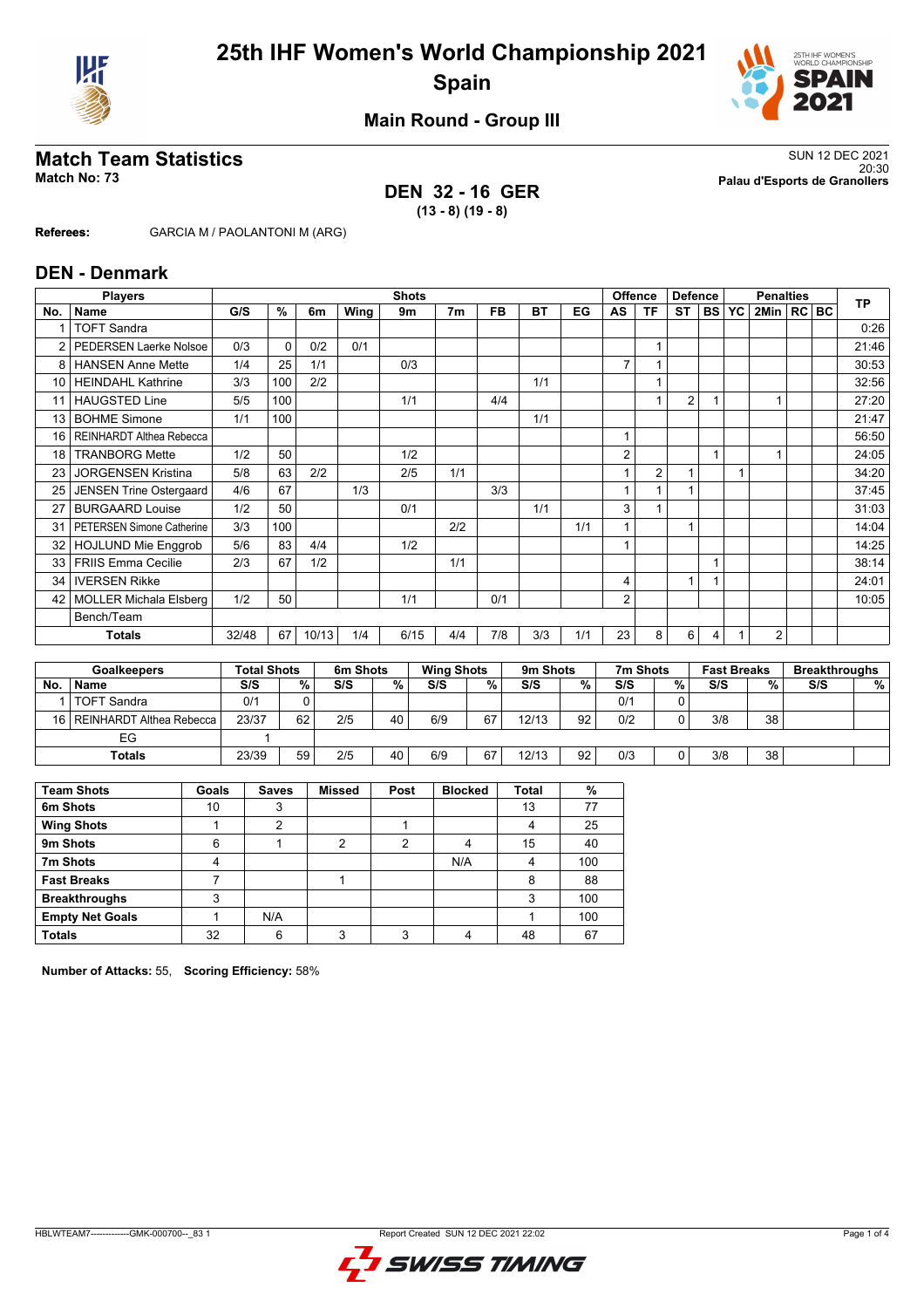

# **25th IHF Women's World Championship 2021 Spain**



**Main Round - Group III**

# **Match Team Statistics** SUN 12 DEC 2021

**DEN 32 - 16 GER (13 - 8) (19 - 8)**

20:30 **Match No: 73 Palau d'Esports de Granollers**

**Referees:** GARCIA M / PAOLANTONI M (ARG)

### **DEN - Denmark**

#### **Shots Distribution Players** Goals / Shots 1 TOFT S 2 PEDERSEN L 8 HANSEN A 11 HAUGSTED L 10 HEINDAHL K 13 BOHME S 16 REINHARDT A  $7 - \frac{1}{2}$ 0/1 i F ۲F п п 1/1  $7/1$  $7/1$  $\frac{1}{2}$ <br> $\frac{1}{2}$ <br> $\frac{2}{2}$ A R R, R R H 0/1 真真 机机 H)  $\frac{1}{1/1}$   $\frac{1}{1}$   $\frac{1}{1/1}$  $\frac{1}{2}$  2/2 1/1 u e u n υø 1-Post 1-Blocked **18 TRANBORG M** 27 BURGAARD L  $\alpha$ <sub>1</sub>  $\alpha$ <sub>peter</sub>sent s  $\sim$   $\sim$   $\sim$   $\sim$   $\sim$   $\sim$   $\sim$  $33 F$ 23 JORGENSEN K 25 JENSEN T

| 18 TRANBORG M |          | -23 JORGENSEN K               | -25 JENSEN I | 27 BURGAARD L |           | 31 PETERSEN S       | 32 HOJLUND M | 33 FRIIS E |     |
|---------------|----------|-------------------------------|--------------|---------------|-----------|---------------------|--------------|------------|-----|
|               |          | $\overline{A}$ $\overline{A}$ | 3/3          |               |           |                     | 010<br>ے رے  | 111        | 0/1 |
| 1/1           |          |                               | 0/1          | I∎ 1/1        |           | 111<br>$\mathbf{1}$ | 3/3<br>.     |            |     |
|               | 3/3      | A 1 A                         |              |               |           |                     |              | 1/1        |     |
| -Post         | 1-Missed | 2-Blocked                     | 1-Post       |               | i-Blocked |                     | 1-Missed     |            |     |



**Team** Goals / Shots





| 2/2 | 1/1 | 2/6  |
|-----|-----|------|
| 3/4 | 1/2 | 2/4  |
| 4/7 | 1/1 | 7/12 |

| 1 TOFT S              |                  |                  |  |
|-----------------------|------------------|------------------|--|
|                       |                  |                  |  |
| 0/1                   |                  |                  |  |
| <b>16 REINHARDT A</b> |                  |                  |  |
| $2\sqrt{2}$           | $\overline{1/1}$ | $\overline{2}/6$ |  |
|                       |                  | 2/4              |  |

 $4/6$   $1/1$   $7/12$ 

| HBLWTEAM7-------------GMK-000700-- 83 1 |  |
|-----------------------------------------|--|
|                                         |  |

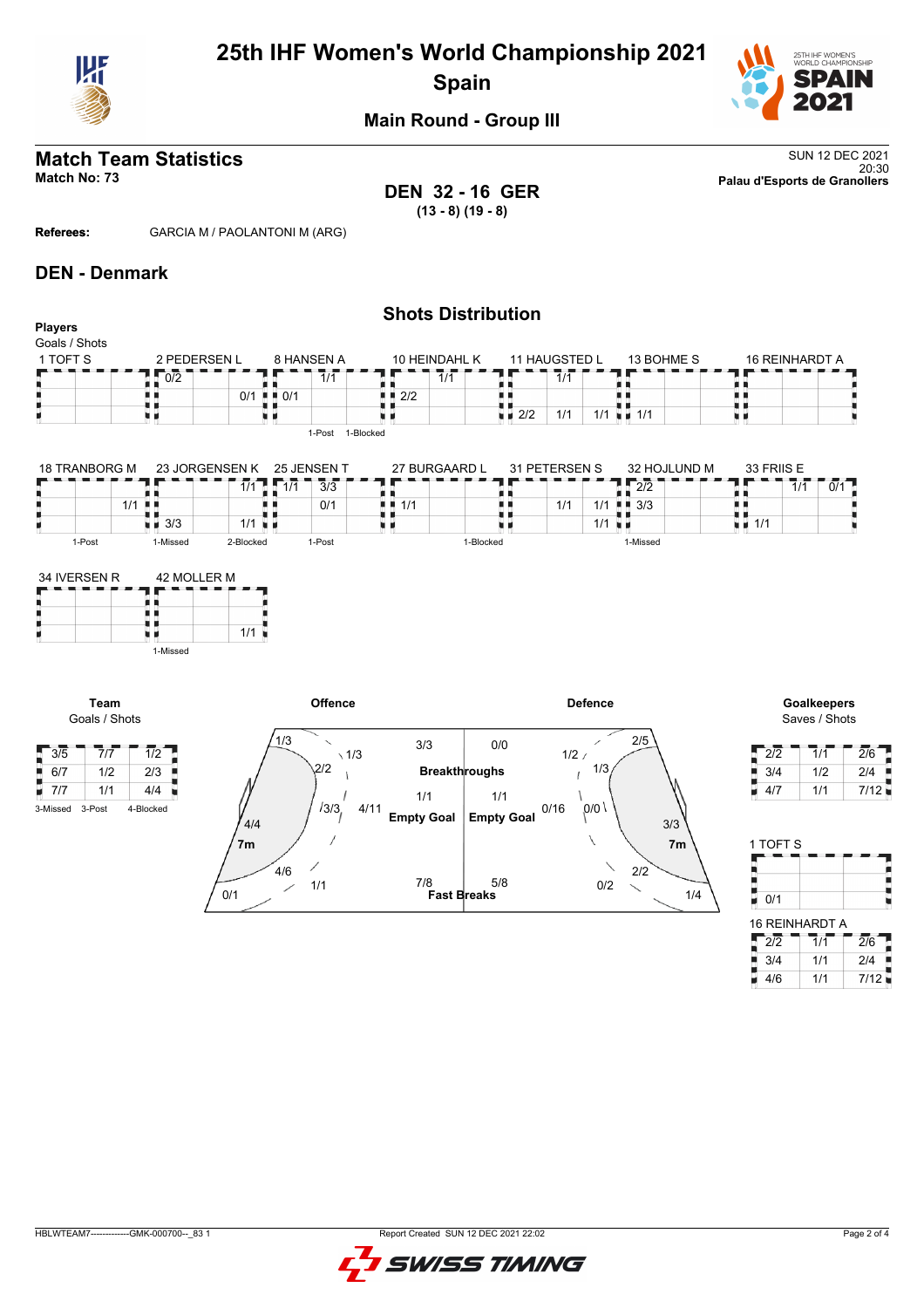



**Main Round - Group III**

### **DEN 32 - 16 GER (13 - 8) (19 - 8)**

**Match Team Statistics** SUN 12 DEC 2021 20:30 **Match No: 73 Palau d'Esports de Granollers**

**Referees:** GARCIA M / PAOLANTONI M (ARG)

#### **GER - Germany**

|                 | <b>Players</b>          |       |                    |      | <b>Shots</b> | <b>Offence</b> |      |                   |                 |           | <b>Defence</b>  |     | <b>Penalties</b> |                |                |                    | <b>TP</b>      |              |     |                      |
|-----------------|-------------------------|-------|--------------------|------|--------------|----------------|------|-------------------|-----------------|-----------|-----------------|-----|------------------|----------------|----------------|--------------------|----------------|--------------|-----|----------------------|
| No.             | Name                    | G/S   | $\frac{9}{6}$      | 6m   | Wing         |                | 9m   | 7 <sub>m</sub>    | <b>FB</b>       | <b>BT</b> | EG              | AS  | <b>TF</b>        | <b>ST</b>      | <b>BS</b>      | <b>YC</b>          | 2Min   RC   BC |              |     |                      |
| $\overline{2}$  | <b>KALF Marlene</b>     | 2/4   | 50                 |      | 1/3          |                |      |                   | 1/1             |           |                 |     |                  |                |                |                    |                |              |     | 28:08                |
| 3               | <b>BERGER Amelie</b>    | 0/2   | $\Omega$           |      | 0/1          |                |      |                   | 0/1             |           |                 |     |                  |                |                |                    |                |              |     | 30:36                |
| 4               | <b>GRIJSEELS Alina</b>  | 5/8   | 63                 |      |              |                | 1/3  | 2/2               | 2/3             |           |                 | 4   | 3                | $\overline{1}$ |                | 1                  |                |              |     | 40:45                |
|                 | <b>SCHMELZER Meike</b>  |       |                    |      |              |                |      |                   |                 |           |                 |     |                  |                |                |                    |                |              |     | 33:26                |
| 9               | <b>ANTL Lisa</b>        |       |                    |      |              |                |      |                   |                 |           |                 |     |                  |                |                |                    |                |              |     | 2:43                 |
| 11              | <b>SMITS Xenia</b>      |       |                    |      |              |                |      |                   |                 |           |                 |     | $\overline{2}$   |                | $\overline{2}$ |                    |                |              |     | 36:04                |
| 12 <sup>2</sup> | <b>ECKERLE Dinah</b>    |       |                    |      |              |                |      |                   |                 |           |                 |     |                  |                |                |                    |                |              |     | 35:08                |
| 13              | PETERSEN Silje Brons    | 0/2   | $\mathbf 0$        |      |              |                | 0/2  |                   |                 |           |                 |     | 1                |                |                |                    |                |              |     | 10:45                |
| 17              | <b>STOLLE Alicia</b>    | 2/7   | 29                 |      |              |                | 0/4  |                   | 1/2             |           | 1/1             |     |                  |                |                |                    |                |              |     | 38:09                |
| 18              | <b>ZSCHOCKE Mia</b>     | 1/3   | 33                 | 1/1  |              |                | 0/2  |                   |                 |           |                 |     |                  |                |                |                    |                | D            |     | 18:00                |
| 20              | <b>BOLK Emily</b>       | 0/7   | $\Omega$           | 0/1  |              |                | 0/6  |                   |                 |           |                 | 2   | 3                |                |                |                    |                |              |     | 26:55                |
| 27              | <b>MAIDHOF Julia</b>    | 1/4   | 25                 |      |              |                | 0/3  | 1/1               |                 |           |                 | 3   |                  | 1              |                |                    |                |              |     | 17:00                |
| 29              | <b>LAUENROTH Antie</b>  | 1/2   | 50                 |      | 1/2          |                |      |                   |                 |           |                 |     | 1                |                |                |                    |                |              |     | 41:44                |
| 33              | <b>SCHULZE Luisa</b>    | 2/3   | 67                 | 2/3  |              |                |      |                   |                 |           |                 |     |                  |                |                |                    |                |              |     | 25:06                |
| 42              | <b>FILTER Katharina</b> |       |                    |      |              |                |      |                   |                 |           |                 |     |                  |                |                |                    |                |              |     | 20:24                |
| 95              | STOCKSCHLADER Johanna   | 2/4   | 50                 |      | 1/3          |                |      |                   | 1/1             |           |                 |     |                  |                |                |                    |                |              |     | 15:07                |
|                 | Bench/Team              |       |                    |      |              |                |      |                   |                 |           |                 |     |                  |                |                |                    |                |              |     |                      |
|                 | <b>Totals</b>           | 16/46 | 35                 | 3/5  | 3/9          |                | 1/20 | 3/3               | 5/8             |           | 1/1             | 13  | 13               | 3              | 4              | $\overline{2}$     | 3              | $\mathbf{1}$ |     |                      |
|                 |                         |       |                    |      |              |                |      |                   |                 |           |                 |     |                  |                |                |                    |                |              |     |                      |
|                 | <b>Goalkeepers</b>      |       | <b>Total Shots</b> |      | 6m Shots     |                |      | <b>Wing Shots</b> |                 | 9m Shots  |                 |     | 7m Shots         |                |                | <b>Fast Breaks</b> |                |              |     | <b>Breakthroughs</b> |
| No.             | <b>Name</b>             | S/S   |                    | $\%$ | S/S          | $\%$           |      | S/S               | $\overline{\%}$ | S/S       | $\overline{\%}$ | S/S |                  | %              | S/S            |                    | %              |              | S/S | $\%$                 |

| NO.             | name               | <i><b>וכ</b></i> | 7٥ | 313  | 70 | 313 | 70. | 313 | 70 | 313 | 70          | בוב | 70 | 313 | <b>70</b> |
|-----------------|--------------------|------------------|----|------|----|-----|-----|-----|----|-----|-------------|-----|----|-----|-----------|
| 12 <sup>1</sup> | ECKERLE Dinah      | 6/25             | 24 | 3/10 | 30 | 2/3 | 67  | 1/4 | 25 | 0/1 | $\cap$<br>v | 0/6 |    | 0/1 | $\sim$    |
| 42              | l FILTER Katharina | 0/12             | 0  | 0/3  |    |     |     | 0/3 |    | 0/3 | 0           | 0/1 |    | 0/2 |           |
|                 | EG                 |                  |    |      |    |     |     |     |    |     |             |     |    |     |           |
|                 | <b>Totals</b>      | 6/38             | 16 | 3/13 | 23 | 2/3 | 67  | 1/7 | 14 | 0/4 | 0           | 0/7 |    | 0/3 |           |
|                 |                    |                  |    |      |    |     |     |     |    |     |             |     |    |     |           |

| <b>Team Shots</b>      | Goals | <b>Saves</b> | <b>Missed</b> | Post | <b>Blocked</b> | <b>Total</b> | %   |
|------------------------|-------|--------------|---------------|------|----------------|--------------|-----|
| 6m Shots               | 3     | 2            |               |      |                | 5            | 60  |
| <b>Wing Shots</b>      | 3     | 6            |               |      |                | 9            | 33  |
| 9m Shots               |       | 12           | 2             |      | 4              | 20           | 5   |
| 7m Shots               | 3     |              |               |      | N/A            | 3            | 100 |
| <b>Fast Breaks</b>     | 5     | 3            |               |      |                | 8            | 63  |
| <b>Breakthroughs</b>   |       |              |               |      |                |              |     |
| <b>Empty Net Goals</b> |       | N/A          |               |      |                |              | 100 |
| <b>Totals</b>          | 16    | 23           | っ             |      | Λ              | 46           | 35  |

**Number of Attacks:** 57, **Scoring Efficiency:** 28%